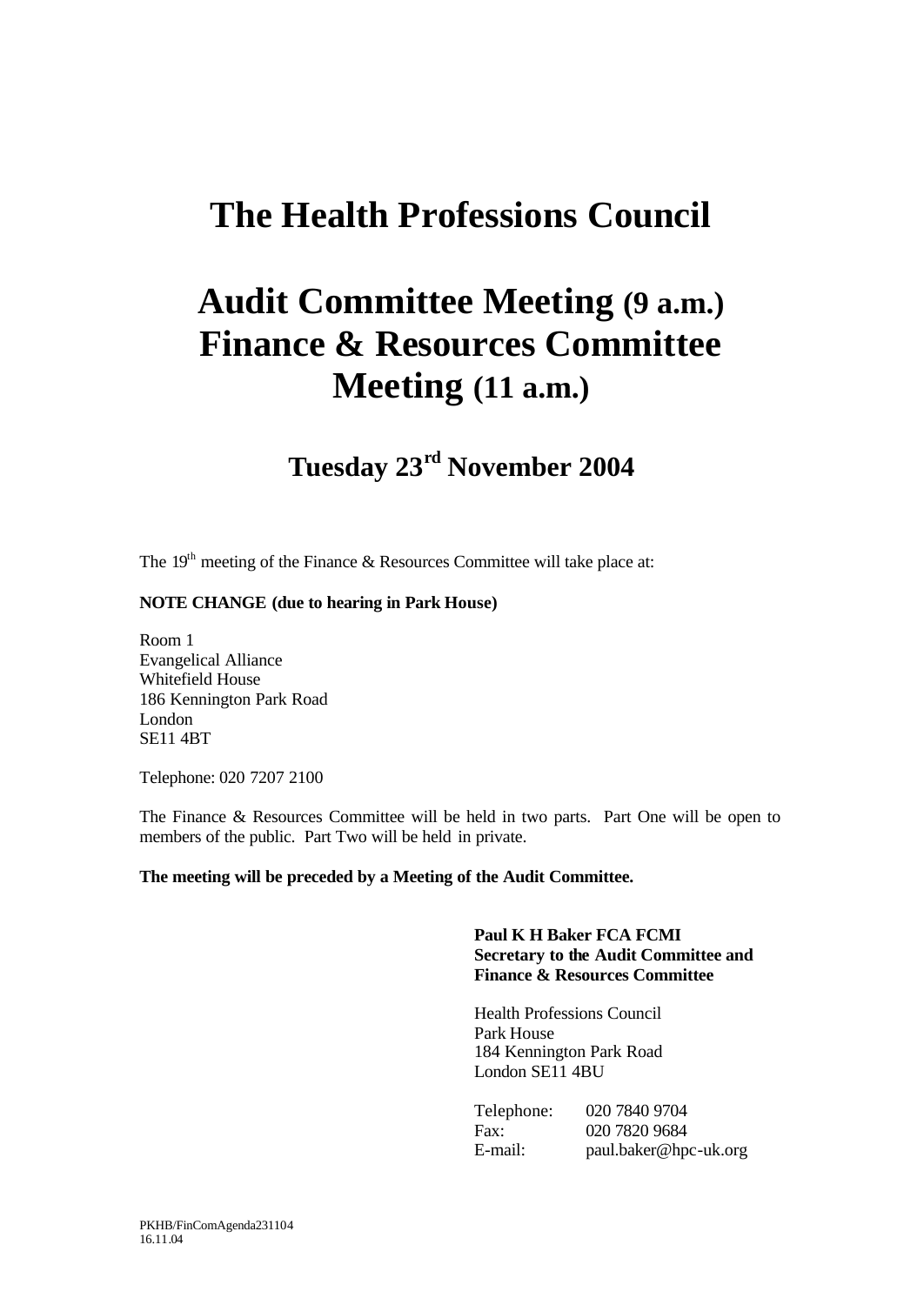### **FINANCE & RESOURCES COMMITTEE 23rd November 2004**

### **DRAFT AGENDA Open to Members of the Public**

| $\mathbf{1}$                         | <b>Apologies for Absence</b>                                                                                                           | Verbal                             |  |
|--------------------------------------|----------------------------------------------------------------------------------------------------------------------------------------|------------------------------------|--|
| $\boldsymbol{2}$                     | <b>Approval of Agenda</b>                                                                                                              | Verbal                             |  |
| 3                                    | Approval of Minutes of the Meeting held on 21 <sup>st</sup> September 2004 Enclosure 1<br>From Secretary to the Committee - Paul Baker | Paper HPC/FRC71/04                 |  |
| 4                                    | Matters arising (not otherwise dealt with elsewhere)<br>From Secretary to the Committee - Paul Baker                                   | Enclosure 2<br>Paper HPC/FRC72/04  |  |
| 5                                    | <b>Finance and Office Services Report</b><br>From Secretary to the Committee - Paul Baker                                              | Enclosure 3<br>Paper HPC/FRC73/04  |  |
| 6                                    | <b>Information and IT Department Report</b><br>From Director of Information - Roy Dunn                                                 | Enclosure 4<br>Paper HPC/FRC74/04  |  |
| 7                                    | <b>Human Resources Department Report</b><br>From Human Resources Director - Denise Thompson                                            | Enclosure 5<br>Paper HPC/FRC75/04  |  |
| <b>ITEMS FOR DISCUSSION/DECISION</b> |                                                                                                                                        |                                    |  |
| 8                                    | <b>Attendance Allowances and Preparation Time</b><br>From Secretary to the Committee - Paul Baker                                      | Enclosure 6<br>Paper HPC/FRC76/04  |  |
| 9                                    | <b>Risk Assessment</b><br>From Secretary to the Committee - Paul Baker                                                                 | Enclosure 7<br>Paper HPC/FRC77/04  |  |
|                                      | 10 Professional Liaison Groups - Budgets<br>From Secretary to the Committee - Paul Baker                                               | Enclosure 8<br>Paper HPC/FRC78/04  |  |
| <b>ITEMS TO NOTE</b>                 |                                                                                                                                        |                                    |  |
|                                      | 11 Audit Committee held 23 <sup>rd</sup> November 2004<br>From Chairman of the Audit Committee - Sandy Yule                            | Verbal                             |  |
|                                      | <b>12 Hotel Corporate Rates</b><br>From Secretary to the Committee - Paul Baker                                                        | Enclosure 9<br>Paper HPC/FRC79/04  |  |
|                                      | 13 VAT on attendance allowances<br>From Secretary to the Committee - Paul Baker                                                        | Enclosure 10<br>Paper HPC/FRC80/04 |  |
|                                      | 14 Management Accounts to 30 <sup>th</sup> September 2004<br>From Secretary to the Committee - Paul Baker                              | Enclosure 11<br>Paper HPC/FRC81/04 |  |
|                                      | 15 Management Accounts to 31st October 2004<br>From Secretary to the Committee - Paul Baker                                            | Enclosure 12<br>Paper HPC/FRC82/04 |  |
|                                      | 16 Investment Report at 30 <sup>th</sup> September 2004<br>From Secretary to the Committee - Paul Baker                                | Enclosure 13<br>Paper HPC/FRC83/04 |  |

**17 Any Other Business**